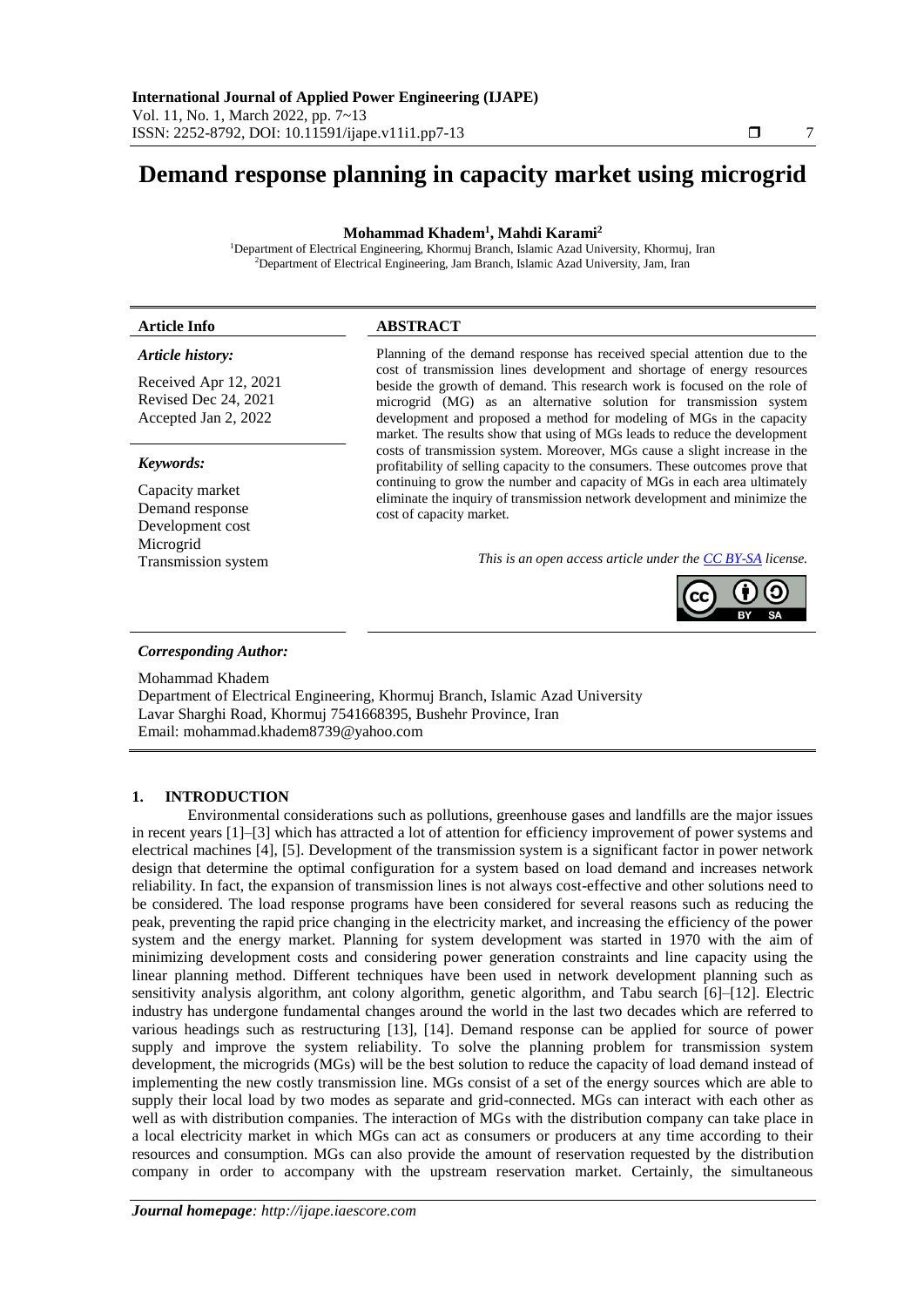interaction of MGs and distribution companies in the energy markets and local reserves will change their behavior and decision-making. On the other hand, MGs can interact with each other so that they use each other's resources to reduce the cost of the entire system. The interaction of MGs lead to the use of resources and reduce the dependency to the upstream system [15]. Planning of transmission lines development by MGs is not reported well as a solution for capacity market. One of the problems in development of power system is to determine the time, place, size, and optimal number of new elements to supply the demand [16]. The transmission expansion planning (TEP) problem can be expressed in terms of methods, constraints, and objective functions. It can also be studied from various aspects such as modeling and solution method [17]. The TEP problem is modeled on a pond-based electricity market [18]. In this model, a number of scenarios have been presented for future consumption demand, which will help to examine the issue of operation in planning. A three-level model is formulated for TEP, which is performed at the lowest level of market settlement, at the middle level of production capacity development, and at the highest level of transmission capacity development [19]. A dynamic capacity investment model is proposed in [20] to investigate the effect of various options in capacity market design within three frameworks. The outcomes are compared in electricity pricing policy, reliability, and sustainability. The effect of integrating distributed generation resources and MGs in the development and production of transmission systems is investigated [21]. An optimal method for integrating these resources transmission development planning is presented with the main purpose of cost minimization.

Independent operators of different systems around the world based on the consuming of load in the capacity market are divided into three categories. Some of them are the operators in California and United Kingdom which studied and designed an appropriate structure for capacity market to implement the programs of load response and energy efficiency. The mentioned operators believed that it is necessary to study further and use the experiences of the other markets in resource management. The second group of operators such as New York independent system operator (NYISO) and Midwest independent system operator (MISO) in the United States use consumption management programs to provide adequate resources but introduce a competitive structure to compete between subscribers [22]. The New York operator is forcing the resource providers to participate in times of shortage. These suppliers receive a monthly stipend in exchange for a commitment to participate when needed. The operator of Mideast region also uses these resources in two ways of providing capacity. The first method is to use emergency response programs to ensure resource adequacy. This operator pays a price equal to the highest bid from providers to all participants. The second method is to allow the distribution company to reduce the load of subscribers in order to commit to their monthly capacity [23]. The third category of operators such as New England and Pennsylvania-Jersey-Maryland (PJM) operators has three types of demand response (DR) products including the limited DR, extended summer DR and annual AD with the capacity to involve in the market [24]. This participation in the PJM capacity market has been introduced and modeled in [25].

This article examined the effectiveness of MGs as an alternative solution for development of transmission line in capacity market. An effective method is proposed for modeling of capacity market and demand response. The application of MG as a power supply source of capacity market is analyzed. The results show that the addition of MGs causes a significant reduction in the cost of transmission system development.

#### **2. RESEARCH METHOD**

Sellers and buyers have been existed in a capacity market to trade of the sources [26]. Normally, the purchaser are LSEs that supply the needs of their zone. Owners of production stations are the vendors. The objective function of the problem of MGs participation in the capacity market is obtained as (1).

$$
Minimize \sum_{r=1}^{R} \sum_{b=1}^{B} (\pi_{r,b}^{GR}, P_{r,b}^{GR}) - \sum_{l=1}^{L} \sum_{b=1}^{B} (\pi_{l,b}^{VRR} \cdot [P_{l,b}^{VRR} - P_{l,b}^{VRR-MG}])
$$
  
+ 
$$
\sum_{l=1}^{L} \sum_{b=1}^{B} (\pi_{l,b}^{TU} \cdot P_{l,b}^{TU}) + \sum_{c=1}^{C} \left[ \frac{\sum_{i=1}^{N_s} C_i^I \cdot P_i^{MG}}{Ny \times 365} + \sum_{i=1}^{N_s} C_i^{OM} \cdot P_i^{MG} + \pi_c^{DR} \cdot DR_c^{MG} \right]
$$

$$
(1)
$$

Where  $R$ ,  $L$  and  $B$  are the number of sources, number of variable resource requirements (VRR) and blocks, repectively.  $\pi_{r,b}^{GR}$  and  $P_{r,b}^{GR}$  are the suggested price and capacity of producer r while  $\pi_{l,b}^{VRR}$  and  $P_{l,b}^{VRR}$  are the proposed price and capacity of load l in the cpacity block b, respectively.  $\pi_l^{TU}$  and  $P_l^{TU}$  are the parameters of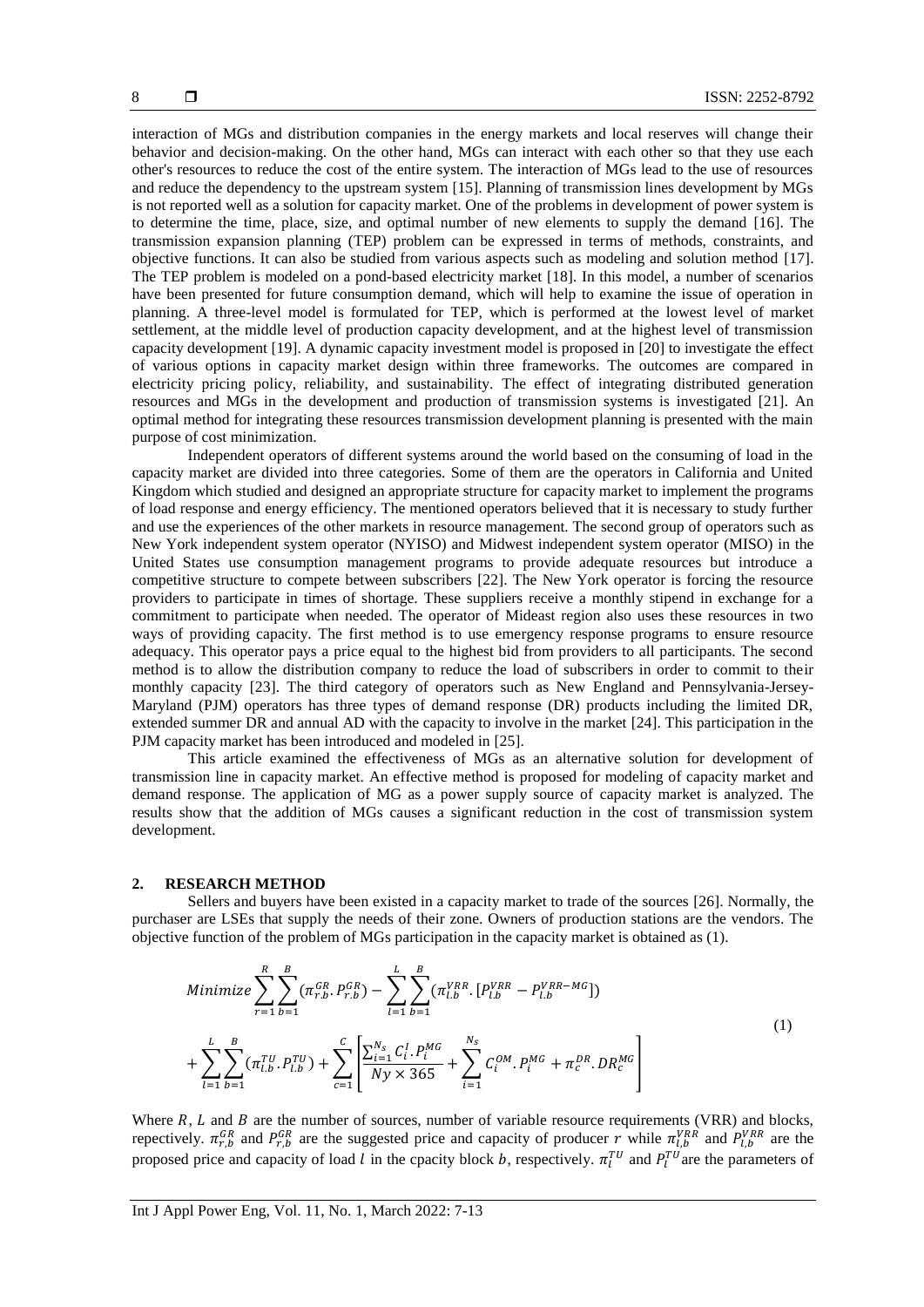9

new transmission line installation.  $P_{l,b}^{VRR-MG}$  is an auxiliary variable that indicate the effect of MG on VRR.  $DR_c^{MG}$  is the value of demand response in MG.  $C_i^I$ ,  $C_i^{OM}$  and  $\pi_c^{DR}$  are the cost of new sources, operation cost (excluding fuel) and  $\pi_c^{DR}$  is maintenance of distributed generation resources while the cost of responding to loads in dollars per kilowatt-day, respectively.  $Ns$  is the sources of MG and  $Ny$  is also the number of planning periods of investment in the MG based on the year [27]. The introduced strategy is implemented on BRA of 2020/2021 PJM capacity market data. One-block offering curves, and for VRR three-block bidding curves are used for production source and demand response. All case studies have been run using CPLEX within general algebraic modeling system (GAMS). To investigate the efficiency of the proposed model, its performance must be evaluated considering various core parameters. In the following, the effects of DR, generation capacity, and CETO on the proposed model are discussed in detail.

# **3. RESULTS AND DISCUSSION**

### **3.1. Analysis based on the certain number of microgrids in each area (case 1)**

The capacity market is solved in the following four modes for the system in question; i) capacity market regardless of MG, ii) capacity market with the maximum of one MG in each area, iii) capacity market by considering the maximum of two MGs in each area, and iv) capacity market with the maximum of three MGs in each area.

Based on the simulation results, in modes 2 to 4, the maximum allowable number of MGs in areas 1, 2 and 10 is considered. The cost of power generation, the cost of transmission network development, the profit of selling capacity to consumers, the cost of MG and finally the cost of capacity market is presented in Table 1. It is clear that the addition of MGs causes a significant reduction in the cost of transmission system development. With the addition of the first MG to each area, the development cost of transmission system will be reduced about \$6 million, while the MG will cost only about \$2 million. Moreover, the addition of MGs causes a slight increase in the profitability of selling capacity to consumers.

Table 1. Capacity market costs with different numbers of MGs in each area (case 1)

| Costs                  | 0 <sub>MG</sub> | 1 MG        | 2 MGs       | 3 MGs       |
|------------------------|-----------------|-------------|-------------|-------------|
| <b>Generation Cost</b> | 44,092,610      | 44,092,610  | 44,092,610  | 44,092,610  |
| <b>VRR</b> Revenue     | 99.528.450      | 100.564.200 | 101.052.000 | 101,175,400 |
| Upgrade cost           | 89,839,000      | 83,839,000  | 77,839,000  | 71,839,000  |
| MG Cost                | $^{(1)}$        | 2.029.315   | 4,058,630   | 6,087,945   |
| Capacity Market Cost   | 34,403,160      | 29,396,670  | 2.493.820   | 2,084,414   |

According to Table 1, with the addition of the first MG to each area, the capacity market cost is reduced more than \$5 million, which is significant and equivalent to a reduction of 15% in the capacity market cost for the first case**.** With the increase in the number of MGs in each area, the process of reducing the cost of transmission development and also the process of reducing the cost of capacity market continues. Finally, the addition of the third MG the cost of line development reduced about 18 million in comparison with the first case, while the cost of capacity market has also condensed by 14 million. The outcomes proved that increasing the number and capacity of MGs in each area result in the eliminating the need for transmission system development and reduce the market cost of capacity**.** Figure 1 shows the amount of resource power generation for the four modes for each region. Figure 2 also shows the amount of consumer purchased capacity  $(P<sup>VRR</sup>)$ .





*Demand response planning in capacity market using microgrid (Mohammad Khadem)*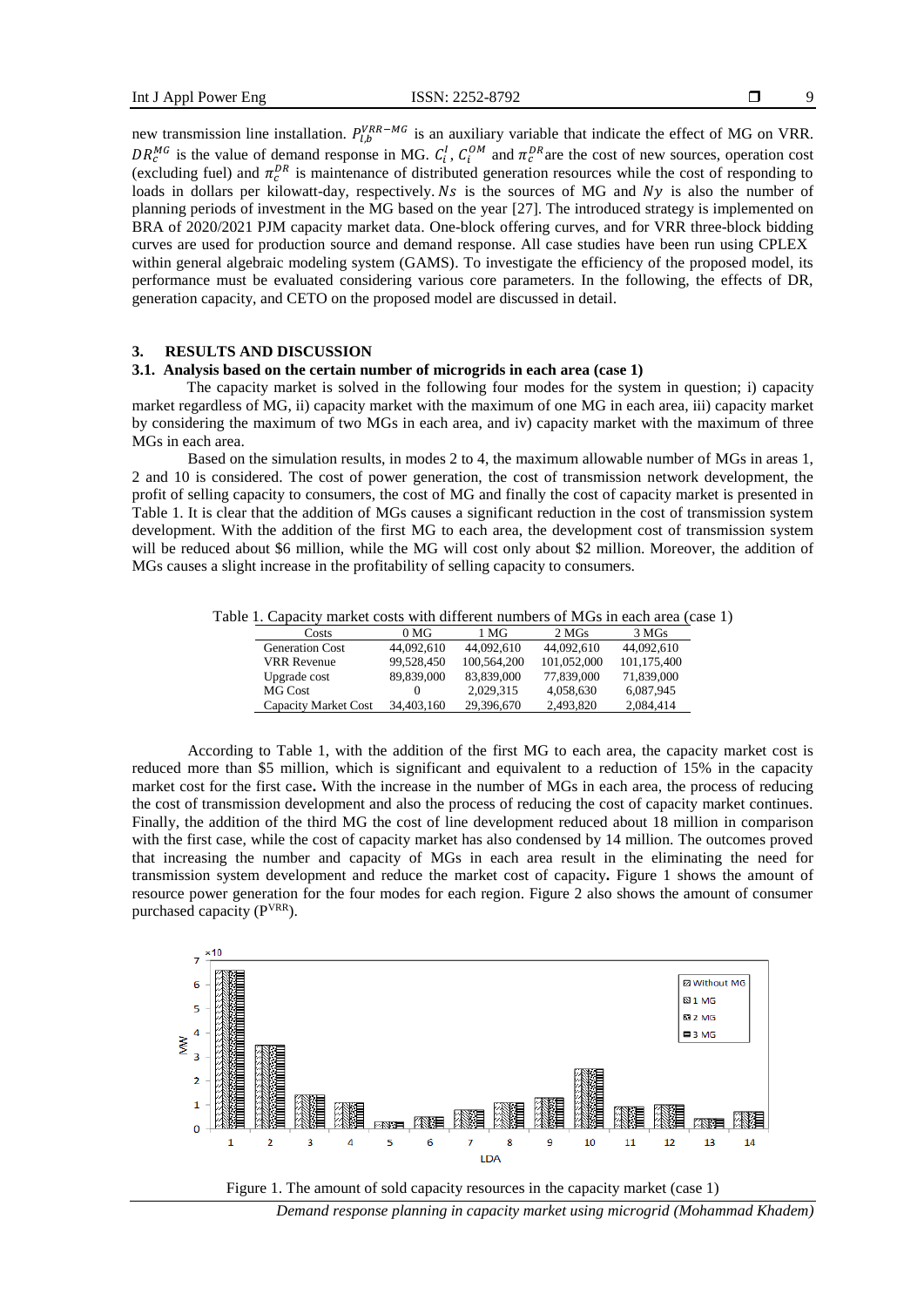As shown in Figure 2, with increasing the number of MGs, P<sup>VRR</sup> has also enhanced. Figure 3 shows the extent of transmission network development without MG and with different numbers of MGs. It is indicated that the addition of MGs will gradually decrease the amount of transmission system development.

Based on the simulation results, the values of transmission network development in the four desired modes are 89,839, 8,389, 77,839, and 71,839 MW respectively. Comparing the capacity of the first and second modes shows that addition of one MG to the areas, the amount of capacity which is required to develop the transmission system reduced by 6,000 MW, almost equal to 6.6% reduction in capacity. This amount is significant, then MG can be considered as a suitable alternative for transmission system development. The second mode compared to the third mode and also the third mode compared to the fourth mode had a reduction in transmission capacity of 600 MW. Figure 4 shows the sold capacity of all MGs for all four modes. So, increasing the number of MGs result in the growing of the amount of sold capacity.





Figure 2. The amount of capacity purchased by consumers (case 1)

Figure 3. The amount of transmission network development (case 1)



Figure 4. The amount of sold capacity of MGs in each mode (case 1)

## **3.2. Analysis for maximum number of microgrids in all areas (case 2)**

In the previous simulation, it was assumed that each region would be able to construct a certain number of MGs. A general constraint exists for the second scenario such a way that a maximum number of Nmg MGs can be constructed in one or more areas. Four different modes are introduced is being as; i) mode 1: none of the areas have MGs, ii) mode 2: maximum 5 MGs in all areas, iii) mode 3: maximum 10 MGs in all areas, and iv) mode 4: maximum 15 MGs in all areas

The related results of production cost, line investment cost, capacity sales profit, and MG cost are presented in Table 2. Figure 5 shows that the application of MGs did not affect the amount of sold capacity in any areas. Figure 6 displays that increasing the number of MGs will enlarge the amount of profit from capacity. Because, using of MGs reduced the price of capacity. According to Figure 7, by using of MGs the transmission development capacity is reduced. It can be found from Figure 8 that enhancement of the number of MGs lead to growth of sold capacity.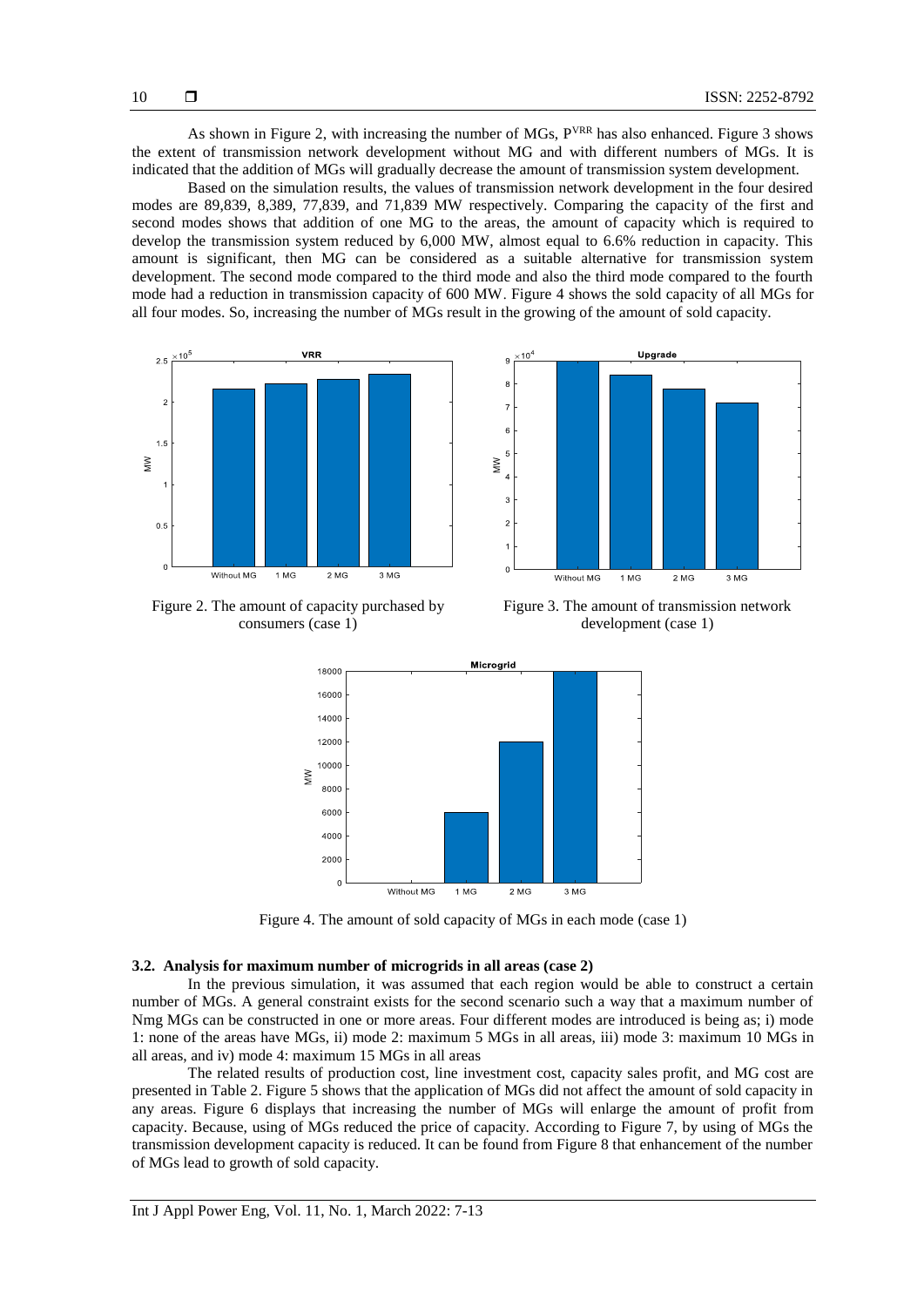Table 2. Capacity market costs with different numbers of MGs in all areas (case 2)

| Costs                | 0 <sub>MG</sub> | 5 MGs       | 10 <sub>MS</sub> | 15 MGs      |  |
|----------------------|-----------------|-------------|------------------|-------------|--|
| Generation cost      | 44,092,610      | 44,092,610  | 44,092,610       | 44.092.610  |  |
| VRR revenue          | 99.528.450      | 101.119.280 | 101.580.010      | 101.938.700 |  |
| Upgrade cost         | 89,839,000      | 79.839,000  | 69.839,000       | 59.839,000  |  |
| MG cost              |                 | 3.382.191   | 6,764,383        | 10,146,580  |  |
| Capacity market cost | 34,403,160      | 26.121.020  | 19.115.720       | 12.139.510  |  |



Figure 5. The amount of sold capacity resources in the capacity market (case 2)





Figure 6. The amount of capacity purchased by consumers (case 2)





Figure 8. The amount of sold capacity of MGs in each mode (case 2)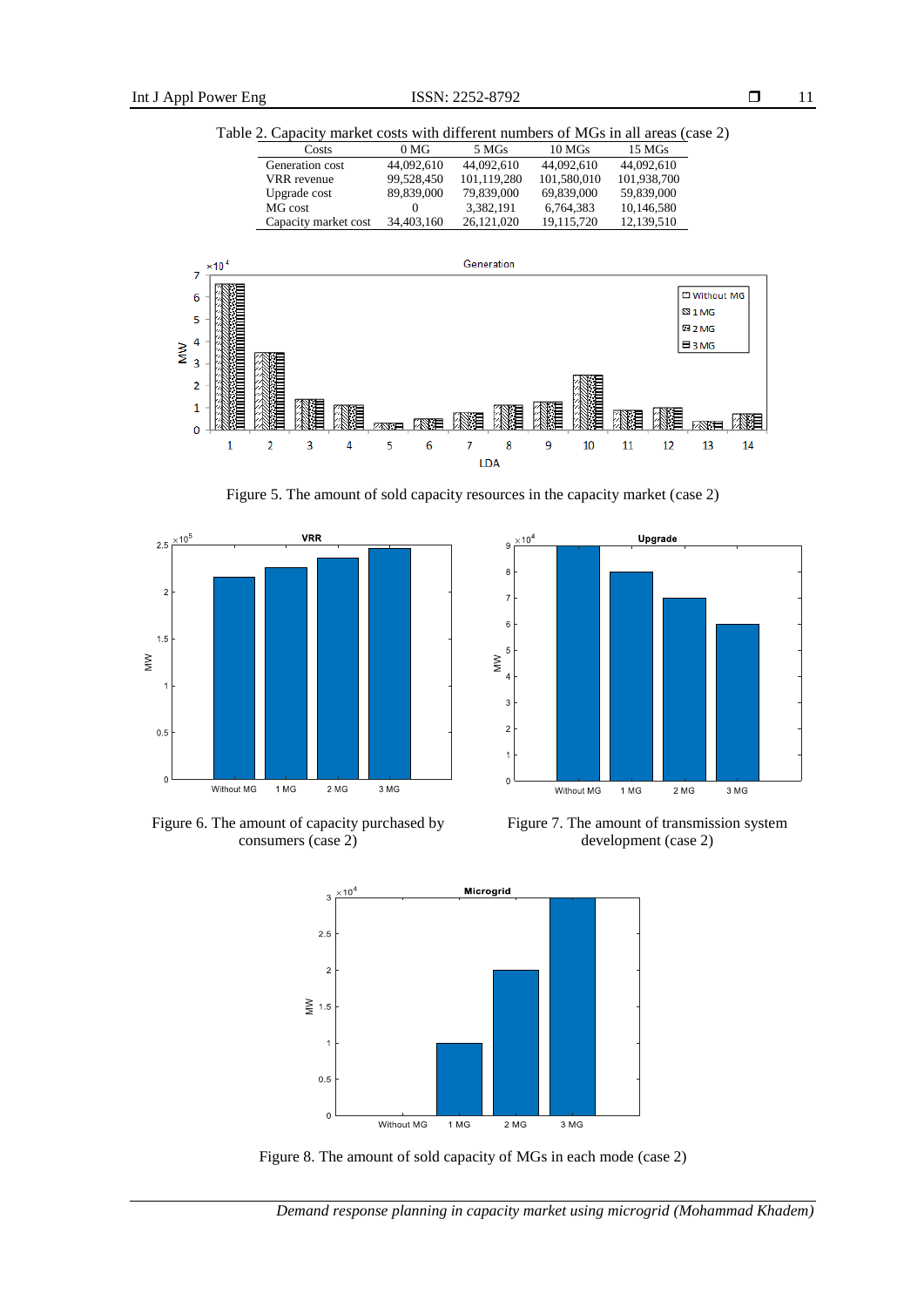# **4. CONCLUSION**

Role of MGs as an alternative solution for transmission system development was investigated to inspect if MGs can be introduced as a suitable alternative for transmission line development. A method has been proposed for simulation of MGs in the capacity market as a solution for the problem of transmission system development planning. The capacity market is analyzed in four modes such as no MG, with only one MG in each area, with two MGs in each area, and three MGs involved in each area. The results show that the addition of MGs causes a significant reduction in the cost of transmission system development. By adding of one MG to each area, the cost of system development will be reduced by 6 million dollars, and while the cost of MG will be only 2 million dollars. Increasing the number of MGs caused a slight increase in the profitability of selling capacity to consumers. These results proved that the requirement of power system development will be eliminated using enough numbers of microgrids with a suitable capacity.

# **ACKNOWLEDGEMENTS**

The authors would like to express their gratitude to Islamic Azad University for the facilities provided during this research work.

#### **REFERENCES**

- [1] M. Sajjadi, H. Seifi, and H. Delkhosh, "A new approach for system-wide power system frequency model validation via measurement data," *Engineering Reports*, vol. 4, no. 1, Jan. 2022, doi: 10.1002/eng2.12446.
- [2] A. Nochian, O. Mohd Tahir, S. Maulan, and A. R. Mikaeili, "A REVIEW OF SYSTEMATIC APPROACH FOR SUSTAINABLE REDEVELOPMENT OF A CLOSED LANDFILL SITE," *Jurnal Teknologi*, vol. 78, no. 5, Apr. 2016, doi: 10.11113/jt.v78.8318.
- [3] A. Nochian, O. Mohd Tahir, S. Mualan and D. Rui, "Toward Sustainable Development of a Landfill: Landfill to Landscape or Landscape along with Landfill? A Review," *Pertanika Journal of Social Science and Humanities*, vol. 27, no. 2, pp. 949–962, 2019, doi: 10.6084/m9.figshare.9691301.v1.
- [4] M. Asadi *et al.*, "Optimal Placement and Sizing of Capacitor Banks in Harmonic Polluted Distribution Network," in *2021 IEEE Texas Power and Energy Conference (TPEC)*, Feb. 2021, pp. 1–6, doi: 10.1109/TPEC51183.2021.9384992.
- [5] M. Karami, N. Mariun, K. Ab, R. Mohd, and N. Misron, "Analysis of rotor asymmetry fault in three-phase line start permanent magnet synchronous motor," *Facta universitatis - series: Electronics and Energetics*, vol. 34, no. 4, pp. 483–498, 2021, doi: 10.2298/FUEE2104483K.
- [6] Y. Hu, Z. Sun, L. Cao, Y. Zhang, and P. Pan, "Optimization configuration of gas path sensors using a hybrid method based on tabu search artificial bee colony and improved genetic algorithm in turbofan engine," *Aerospace Science and Technology*, vol. 112, p. 106642, May 2021, doi: 10.1016/j.ast.2021.106642.
- [7] A. Sahragard, H. Falaghi, M. Farhadi, A. Mosavi, and A. Estebsari, "Generation Expansion Planning in the Presence of Wind Power Plants Using a Genetic Algorithm Model," *Electronics*, vol. 9, no. 7, p. 1143, Jul. 2020, doi: 10.3390/electronics9071143.
- [8] E. Karunarathne, J. Pasupuleti, J. Ekanayake, and D. Almeida, "Multi-Leader Particle Swarm Optimization for Optimal Planning of Distributed Generation," in *2020 IEEE Student Conference on Research and Development (SCOReD)*, Sep. 2020, pp. 96–101, doi: 10.1109/SCOReD50371.2020.9250957.
- [9] Z. Abdmouleh, A. Gastli, L. Ben-Brahim, M. Haouari, and N. A. Al-Emadi, "Review of optimization techniques applied for the integration of distributed generation from renewable energy sources," *Renewable Energy*, vol. 113, pp. 266–280, Dec. 2017, doi: 10.1016/j.renene.2017.05.087.
- [10] M. Karami, N. Mariun, M. A. M. Radzi, and G. Varamini, "Intelligent stability margin improvement using series and shunt controllers," *International Journal of Applied Power Engineering (IJAPE)*, vol. 10, no. 4, p. 281, Dec. 2021, doi: 10.11591/ijape.v10.i4.pp281-290.
- [11] K. S. Sambaiah and T. Jayabarathi, "Loss minimization techniques for optimal operation and planning of distribution systems: A review of different methodologies," *International Transactions on Electrical Energy Systems*, vol. 30, no. 2, Feb. 2020, doi: 10.1002/2050-7038.12230.
- [12] R. A. El Sehiemy, F. Selim, B. Bentouati, and M. A. Abido, "A novel multi-objective hybrid particle swarm and salp optimization algorithm for technical-economical-environmental operation in power systems," *Energy*, vol. 193, p. 116817, Feb. 2020, doi: 10.1016/j.energy.2019.116817.
- [13] M. Karami, N. Bin Mariun, M. Z. A. Ab-Kadir, N. Misron, and M. A. Mohd Radzi, "Motor Current Signature Analysis-based Non-invasive Recognition of Mixed Eccentricity Fault in Line Start Permanent Magnet Synchronous Motor," *Electric Power Components and Systems*, vol. 49, no. 1–2, pp. 133–145, Jan. 2021, doi: 10.1080/15325008.2021.1937386.
- [14] T. S. Ustun, C. Ozansoy, and A. Zayegh, "Recent developments in microgrids and example cases around the world—A review," *Renewable and Sustainable Energy Reviews*, vol. 15, no. 8, pp. 4030–4041, Oct. 2011, doi: 10.1016/j.rser.2011.07.033.
- [15] B. Mukhopadhyay and D. Das, "Optimal multi-objective expansion planning of a droop-regulated islanded microgrid," *Energy*, vol. 218, p. 119415, Mar. 2021, doi: 10.1016/j.energy.2020.119415.
- [16] F. Varasteh, M. S. Nazar, A. Heidari, M. Shafie-khah, and J. P. S. Catalão, "Distributed energy resource and network expansion planning of a CCHP based active microgrid considering demand response programs," *Energy*, vol. 172, pp. 79–105, Apr. 2019, doi: 10.1016/j.energy.2019.01.015.
- [17] M. Refaat, S. Aleem, Y. Atia, Z. Ali, and M. Sayed, "Multi-Stage Dynamic Transmission Network Expansion Planning Using LSHADE-SPACMA," *Applied Sciences*, vol. 11, no. 5, p. 2155, Feb. 2021, doi: 10.3390/app11052155.
- [18] J. A. Aguado, S. de la Torre, J. Contreras, A. J. Conejo, and A. Martínez, "Market-driven dynamic transmission expansion planning," *Electric Power Systems Research*, vol. 82, no. 1, pp. 88–94, Jan. 2012, doi: 10.1016/j.epsr.2011.09.001.
- [19] D. Pozo, E. E. Sauma, and J. Contreras, "A Three-Level Static MILP Model for Generation and Transmission Expansion Planning," *IEEE Transactions on Power Systems*, vol. 28, no. 1, pp. 202–210, Feb. 2013, doi: 10.1109/TPWRS.2012.2204073.